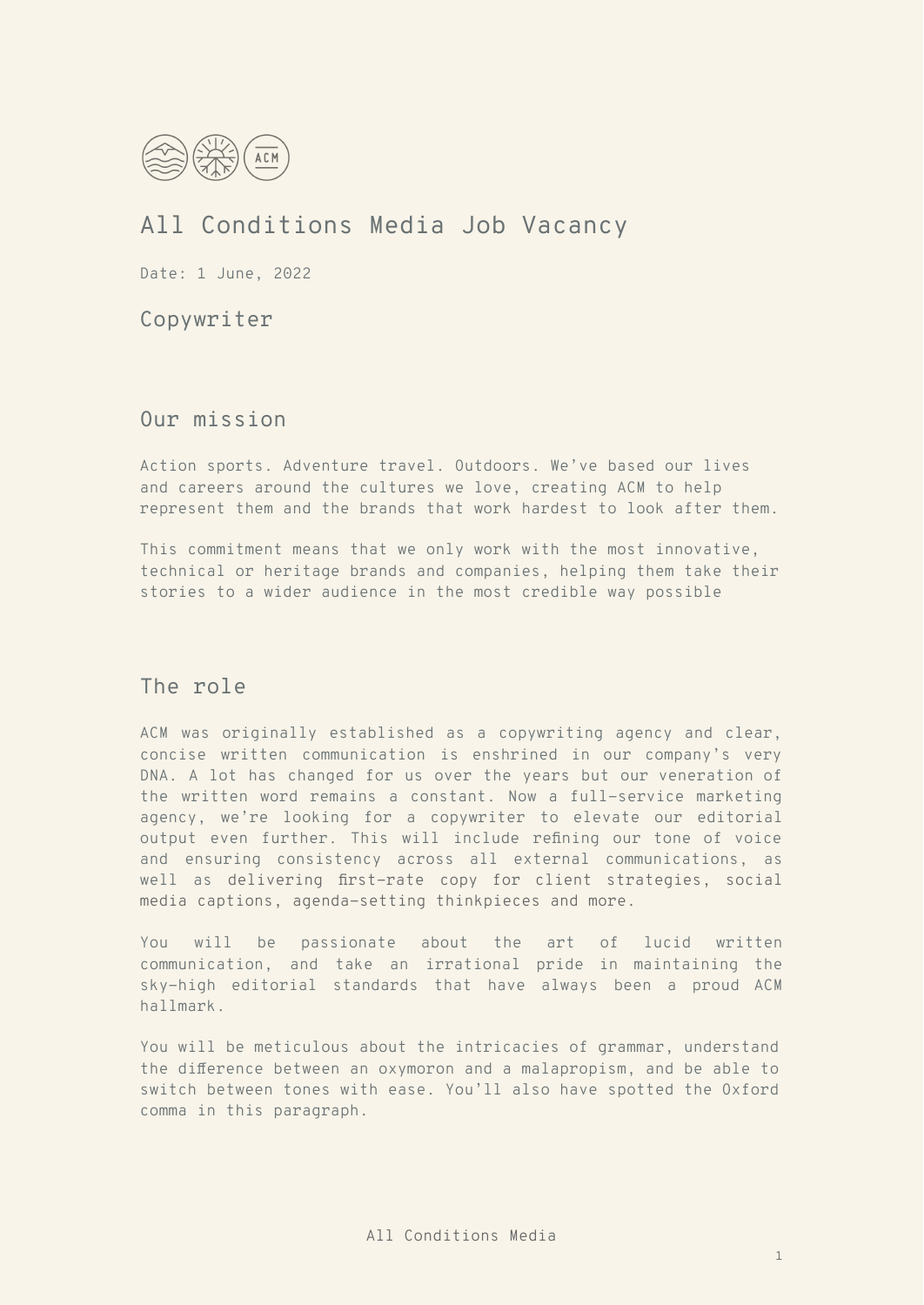# Accountabilities and Responsibilities

- Working alongside our Account Directors to create all outward-facing client comms, including social copy, press releases, campaign decks, video scripts and more
- Working with our Head of Creative, you'll oversee and create all outward-facing agency comms, including social copy, press releases, policies and process documentation, website copy, case studies and thought-leadership articles
- Ownership and development of the agency's tone of voice
- Help shape the production process for all written content
- Ability to inspire the wider team editorially

#### Skills and experience

- An established portfolio of published editorial spanning a minimum of three years, written in-house or as a freelancer (to be shared on application)
- Strong understanding of the digital marketing environment
- Ability to switch between multiple brand voices
- Passion for the outdoors and action sports
- Experience writing and developing tone of voice

# Our clients

We're incredibly proud of our brand partnerships, which include: adidas Outdoor, adidas Specialist Sports, Arc'teryx, Arksen, Danner, Elan Skis, TSA, Shackleton, Db and YETI.

#### The package

- Salary competitive, dependent on experience
- Full-time, remote-based role with flexible working hours, although applicants should note that the role's core daily hours are 10am-2pm GMT
- Regular (bi-monthly) team building and development trips that include hiking, climbing, biking or surfing
- 25 days leave plus your birthday off, exclusive of bank holidays